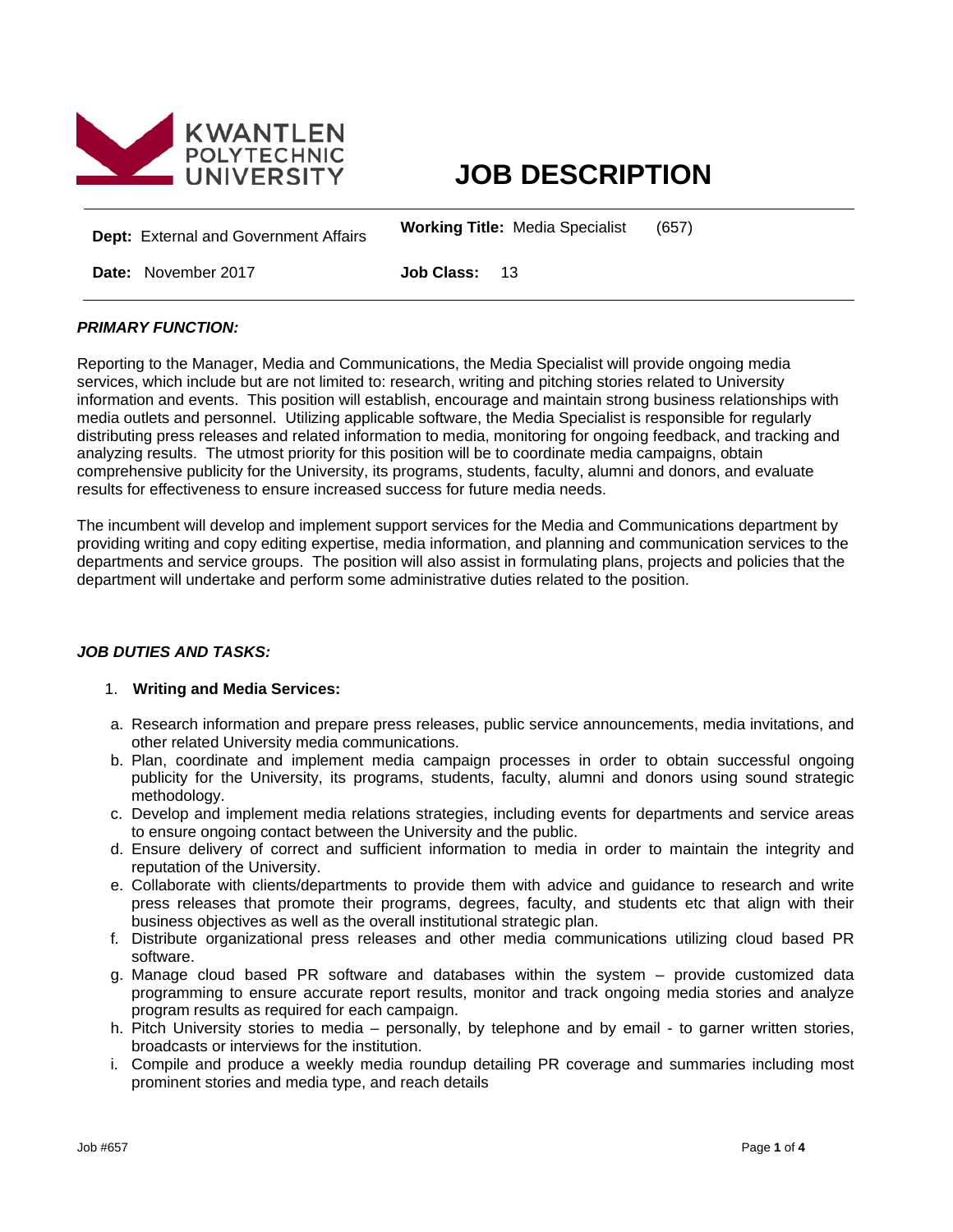- j. Serve as advocate for University and divisional clients seeking to build and maintain positive relationships with the both internal and external stakeholders
- k. Establish, build and maintain positive business relationships with key media print, radio, TV, digital etc.
- l. Proactively prepare regular public relations and communications pieces to ensure the University has a consistent, strong message with the media - to increase positive awareness of the institution.
- m. Upon request review departmental websites. Provide advice and guidance to clients on website flow and presentation and suggest changes to increase content effectiveness.
- n. Gather information, plan, draft and help produce University annual community report.
- o. Coordinate, market and update the University's Directory of Experts and work collaboratively with these authorities on feature stories to effectively promote the University, the staff, faculty and students.
- p. Prepare speeches, responses and communications as required for University President, Board members and Executives.
- q. Proof-read published material from departments; review for effectiveness, layout, comprehension, grammar, punctuation and spelling.
- r. Prepare and distribute media kits and follow up with media to garner interest in stories, solicit interviews and media attendance to University events.
- s. Develop relationships and enhance communications with other colleges, universities and community partners and organizations to collaborate with shared marketing initiatives.
- t. Act as University representative and manage media functions at University events.
- u. Research and prepare industry award submissions on behalf of the University
- v. Develop and maintain media training materials for University staff, faculty, and on occasion, students, to assist with print, radio, and broadcast interviews. This includes online webinars, tips and instructional handouts.
- w. Provide personalized media training as required to staff, faculty, and on occasion, students. This includes conducting mock interviews and preparing statements, key messages, FAQs, backgrounders and other documents to assist with media interviews. Accompany the KPU representative during the interview as appropriate.

#### **2. Provide Departmental Support Services:**

- a. Monitor, evaluate and analyze the effectiveness of the University media relations program using proven research and analysis methods. Provide recommendations for changes to ensure increased success with future media communications and processes.
- b. Review, proof, approve and publish today@kwantlen messages for internal University community ensuring continuity and alignment with established guidelines.
- c. Conduct market research and evaluation for departments on effectiveness of communications. Compile information and prepare reports to identify findings. Recommend revisions to processes to increase satisfaction.
- d. Respond to inquiries from media and public both in writing and verbally on University matters in the absence of the Manager.
- e. Prepare correspondence, meeting minutes and other communications or documentation for departments as required.
- f. Provide photography, website, social media and other communications expertise as needed.

## **3. Other Related Duties:**

- a. Update and maintain information archives and databases related to media sources, information, usage and other related details.
- b. Establish and maintain records and files relating to media records and copies of print articles.
- c. Expedite and dispatch print and electronic information within required deadlines to internal and external communities.
- d. Maintain and regularly update photo library knowledge base and other department resources and materials.
- e. Provide instructions and training for replacement workers, auxiliaries and other Marketing and Communications staff, when needed.
- f. Perform other related duties as required.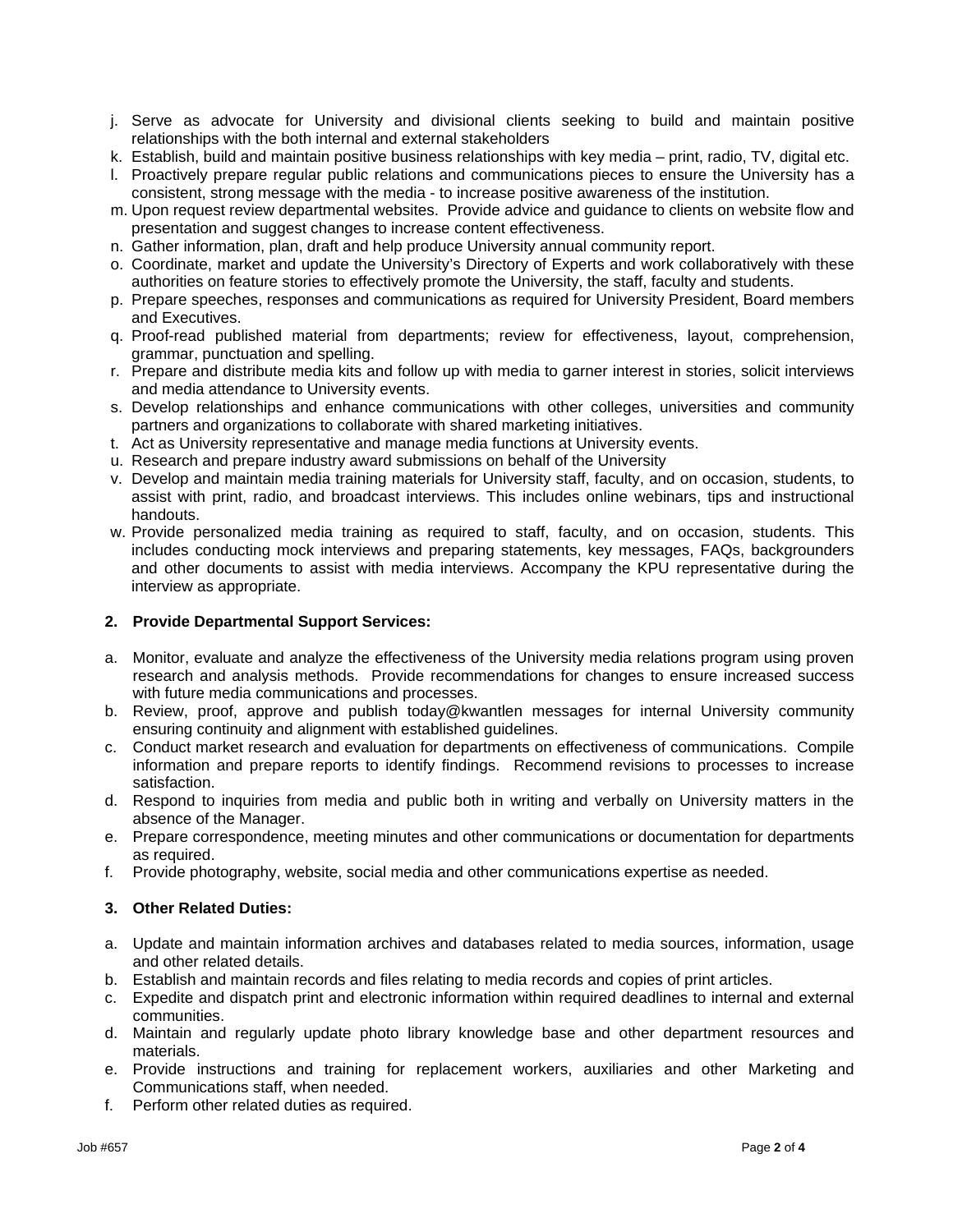g. Contributes to and promotes a safe, respectful, and inclusive work environment by adhering to University policies and procedures and completing mandatory training programs.

## *SUPERVISION RECEIVED:*

Reports to Manager, Media and Communications.

# *SUPERVISION/DIRECTION EXERCISED:*

Provides instruction and media training to other workers as needed so they can best represent KPU to the public.

## *PHYSICAL ASSETS/INFORMATION MANAGEMENT:*

Manage and customize database in PR software and update information on a regular basis. Build, maintain and file media records on an ongoing basis. Develop a strategic and organized system for filing all media related articles, research, reports, information etc.

## *FINANCIAL RESOURCES:*

N/A

*The above statements reflect the general details considered necessary to describe and evaluate the principal functions of the job*  identified, and shall not be construed as a detailed description of all the work requirements that may be inherent in the job.

# *EMPLOYER REQUIRED KNOWLEDGE SKILLS AND ABILITIES:*

- 1. Successful completion of a degree or diploma in Journalism, Public Relations or Communications or an equivalent combination of education, 3 years related experience and training may be acceptable with a proven portfolio.
- 2. Minimum 2 years' experience with writing/editing content and public relations documents specifically writing press releases and content for marketing collateral.
- 3. Recent related experience in a media relations role.
- 4. Demonstrated experience using cloud based PR software to program, send, track, analyze and file press releases.
- 5. Proven experience using social media and developing ongoing social media campaigns to send out appropriate messages to targeted audiences.
- 6. Demonstrated experience and success in contacting media with stories and ability to persuade them to write articles, conduct interviews, or conduct other types of media exposure.
- 7. Demonstrated advanced writing, editing, and proof-reading skills for communication vehicles that deliver key messages to both general and highly targeted audiences.
- 8. Experience writing for a variety of audiences students, parents, faculty, staff, executive, external communities as well as government and media.
- 9. Intermediate knowledge in the use of computer software applications including word processing (MS Word), spread sheets (Excel), presentations (PowerPoint) and desktop publishing skills in a PC working environment using Microsoft Office.
- 10. Working knowledge of Adobe Creative Suite and Photoshop.
- 11. Proven ability to evaluate effectiveness of public relations campaigns using appropriate programs, research and financial information.
- 12. Demonstrated ability to establish relationships with local media and knowledge of current public relations, communications and marketing principles, practices and techniques
- 13. Experience with principles and processes for providing customer service to clients/ departments within the University as well as external audiences including government and media. -
- 14. Demonstrated ability to organize and prioritize work effectively under pressure and to meet deadlines.
- 15. Demonstrated English language proficiency in spelling, grammar, punctuation and writing skills.